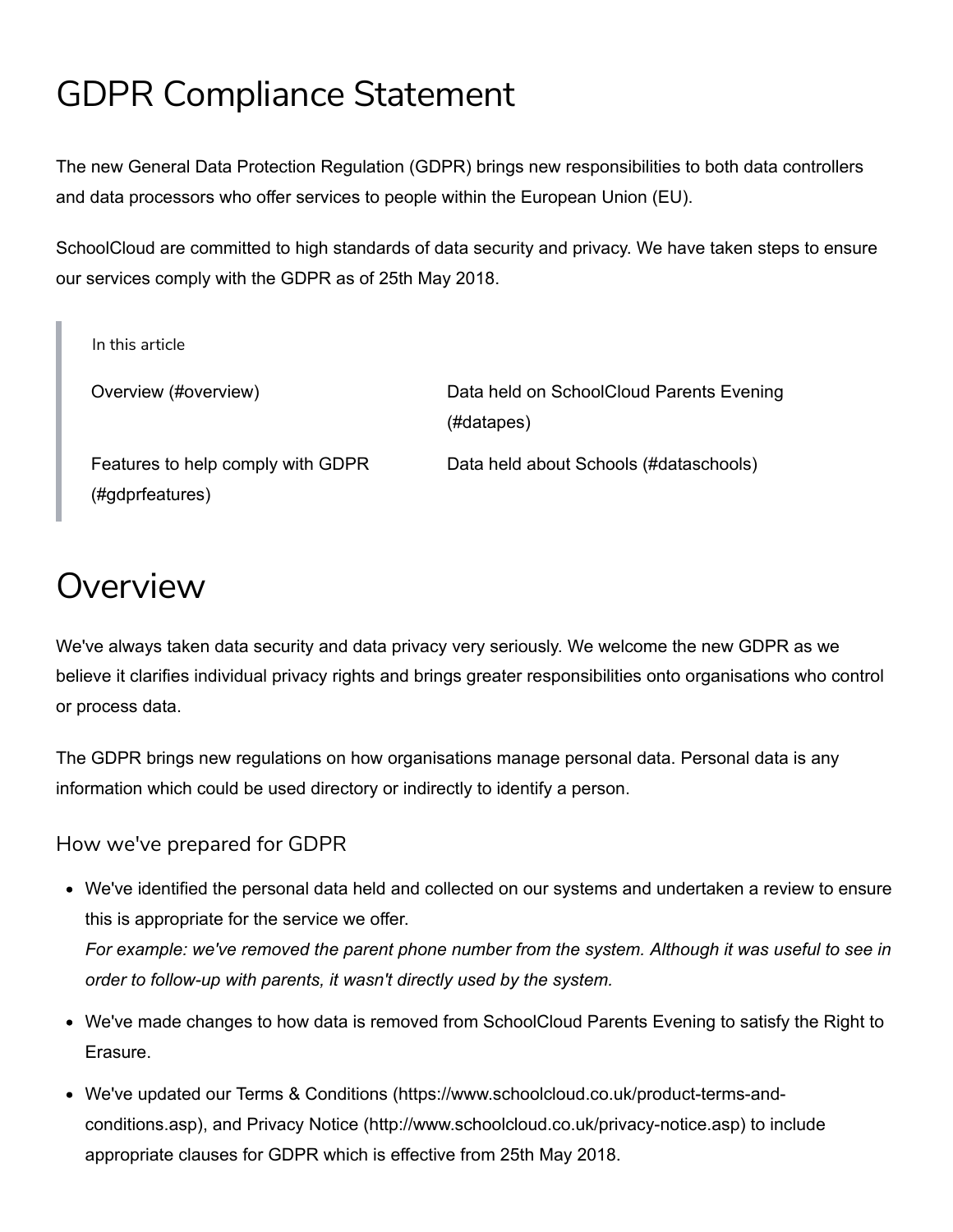- [We've introduced a new End-User Privacy Notice \(http://www.parentseveningsystem.co.uk/product](http://www.parentseveningsystem.co.uk/product-privacy-notice.asp)privacy-notice.asp) which is effective from 25th May 2018.
- We've coordinated with our suppliers to ensure we have agreements with them which include appropriate clauses for GDPR.

## <span id="page-1-0"></span>Data held on SchoolCloud Parents Evening

We act as **data processors** for any data held on SchoolCloud Parents Evening by you, your school, or endusers of your school (such as parents or teachers). Personal data includes, but is not limited to: student data, teacher data, and parent data. It is your obligation as the data controller to ensure there is lawful basis for processing. We do not share this data with third-parties, though we may access this data as part of making improvements to our service and providing support to schools when requested.

We also act as **data controllers** when we create aggregated statistical data which may be derived from personal data, but is not considered personal data in law as it cannot be used directly or indirectly to identify a person.

What personal data we hold

- Student Data: first name, surname, registration class, date of birth, year group, MIS ID
- Contact Data: title, first name, surname, relationship to student, parental responsibility to student, contact priority to student, email address, MIS ID
- Teacher Data: title, first name, surname, email address, MIS ID

#### Where data is held

All data held on SchoolCloud Parents Evening is within the European Economic Area (EEA). We do not transfer this data outside of the EEA.

We host with one of the top managed hosting providers in the United Kingdom. We maintain a rolling three months of backups which are encrypted using AES-256.

Please [click here \(//support.parentseveningsystem.co.uk/article/494-list-of-sub-processors\)](https://support.parentseveningsystem.co.uk/article/494-list-of-sub-processors) for a list of subprocessors.

#### How data is kept secure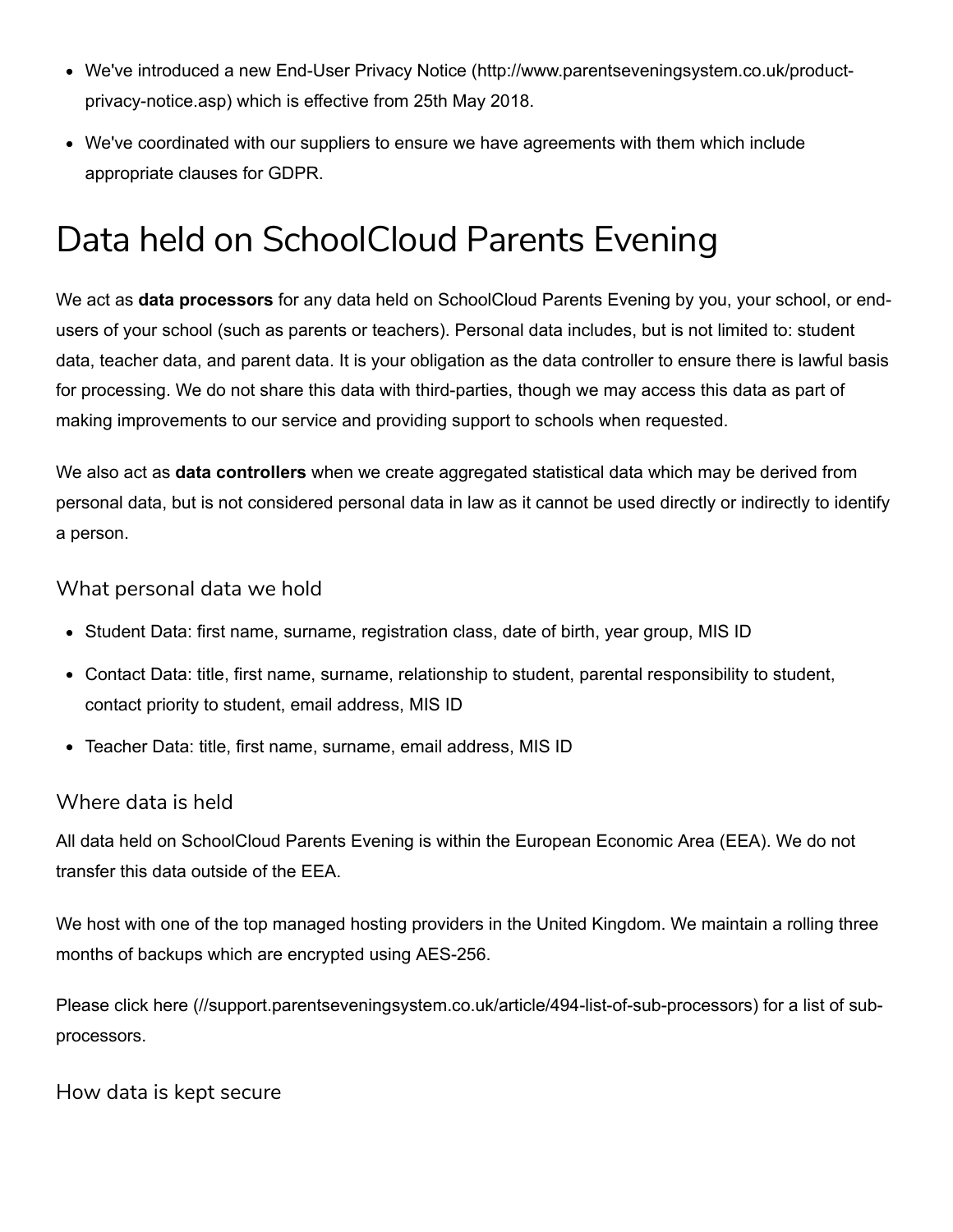We employ appropriate technical and organisational security measures for the types of data we store. Our managed hosting provider, UKFast, is ISO 27001 & ISO 9001 accredited and ranks amongst the very best in the industry. They offer physical security such as 24/7 security staff, extensive CCTV covering the building and each aisle, intruder alarms, proximity card readers and perimeter prison fencing.

We apply the latest patches to our servers keeping your data safe and secure with multiple levels of password protection - the servers themselves and the database each are password protected. Additionally the servers are behind a redundant pair of Cisco hardware firewalls. Annual vulnerability scanning is provided by UKFast.

### Subject access requests from end-users

As data processors, we are obliged to pass on to the school any subject access request by an end-user and not respond directly to the end-user. An end-user could be a parent, student, teacher or administrator of the system. We will assist the school in responding to any subject access request.

### What happens if you stop using the system

#### *This section takes effect as of 25th May 2018*

While it's rare for a school to stop using SchoolCloud Parents Evening, we only retain personal data for as long as necessary. You can retrieve a copy of all personal data using the export features within the administration panel while the system remains active during your trial period or paid licence period.

We delete personal data 30 days following termination of your licence or after six months of inactivity if you have a trial system. We terminate the licence 60 days after the renewal date if no payment has been received for the renewal.

## <span id="page-2-0"></span>Features to help comply with GDPR

## Syncing data with your school management system

Whenever you choose to sync data from your school management information system (MIS), we add new data, update existing records with the latest information from your MIS, and delete records which are no longer relevant or no longer appear in your MIS. Most MIS suppliers are implementing controls to restrict sharing personal data via their API's where you, as the data controller, do not wish it to be shared with third parties. Please contact your MIS supplier directly with any questions.

## Exports for data portability